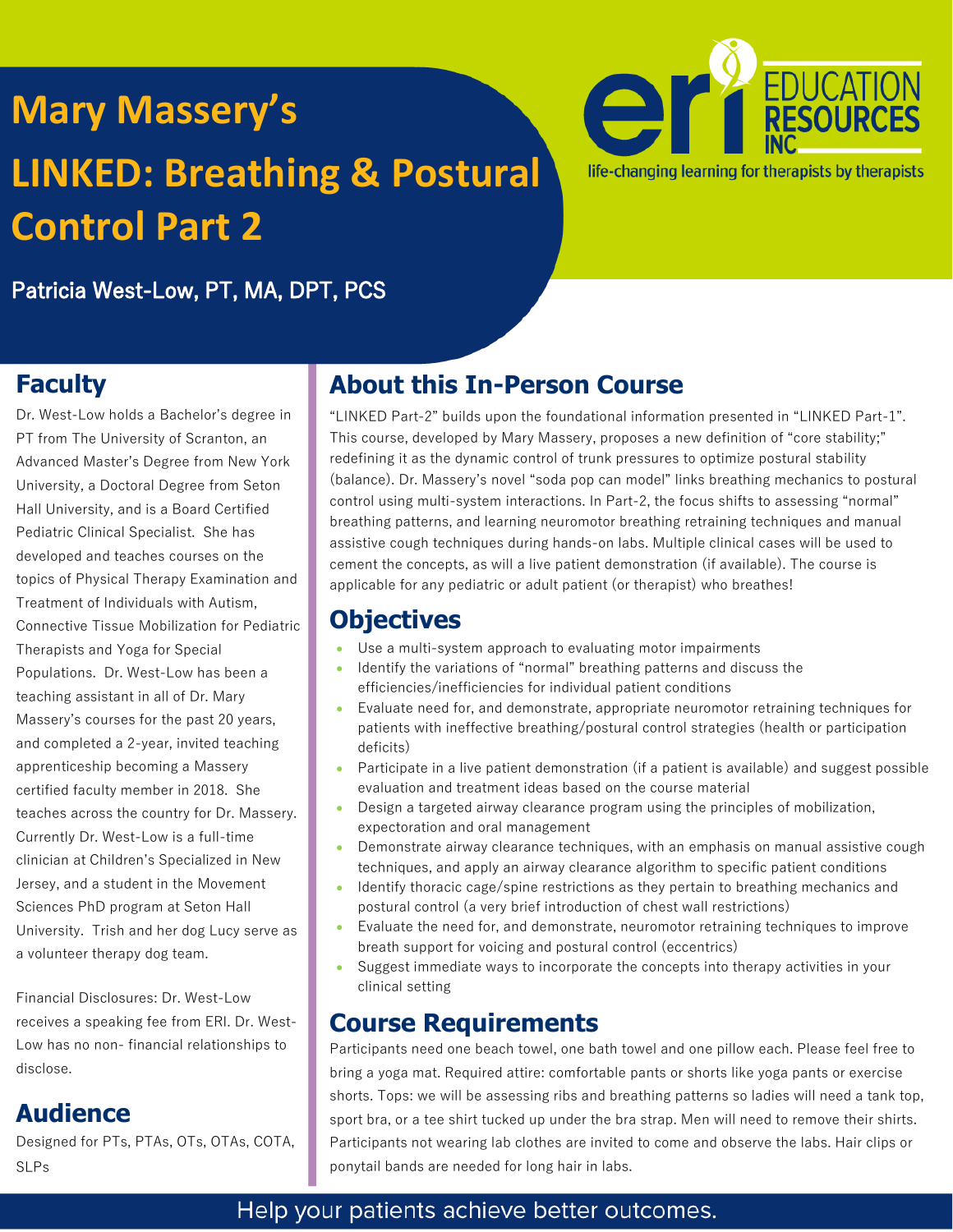

#### **Schedule Day 1 7:30 – 8:00** Registration **8:00 – 8:30** Discussion Review, synthesis and Q & A **8:30 – 9:45** Lecture/Demo Chest assessment: Focus on musculoskeletal alignment and breathing patterns **9:45 – 10:00 Break 10:00 – 11:30 LAB:** Assessing breathing patterns and postural implications **11:30 – 12:30 Lunch 12:30 – 1:15** Lecture Airway Clearance: From Sherlock to Solution **1:15 – 2:15 LAB:** Facilitating efficient breathing patterns and endurance training: Neuromotor techniques for diaphragm, chest and other breathing patterns **2:15 – 2:30 Break 2:30 – 4:00 LAB:** Facilitating breathing patterns (continued) **4:00 – 4:30** Lecture/Demo Brief introduction to rib cage and trunk musculoskeletal restrictions associated with breathing difficulties. Quick screening! **4:30 – 5:30** Demo Patient demonstration **Testimonials Schedule Day 2 7:30 – 8:00** Registration **8:00 – 8:30** Discussion Review, synthesis and Q & A **8:30 – 10:00** Lecture/Discussion Differential diagnosis (patient demo): "Find the Problem" **10:00 – 10:15 Break 10:15 – 11:30 LAB:** Airway clearance lab: Focus on manual assistive cough techniques **11:30 – 12:15 Lunch 12:15 – 1:30 LAB:** Eccentric trunk control: Using voice for postural control and vice versa **1:30 – 2:00** Discussion/Homework Homework: Putting it all together Course wrap up **IMPORTANT! Prerequisite: Part 1** Registrants for Part 2 **must have attended Part 1** in the past 24 months. Attendance of any of the following courses (in the past 24 months) qualifies as a prerequisite: • "Day-1 of MM's 3-Day Breathing Course"

• "Linked: Breathing and Postural Control – Part 1" inperson or webinar

#### • "Breathing, Talking and Postural Control. . .schoolbased therapy"

"I was amazed with the organization of this course. . .I learned so much and acquired skills that I can utilize right

away within my treatment setting". - Stacey, OTR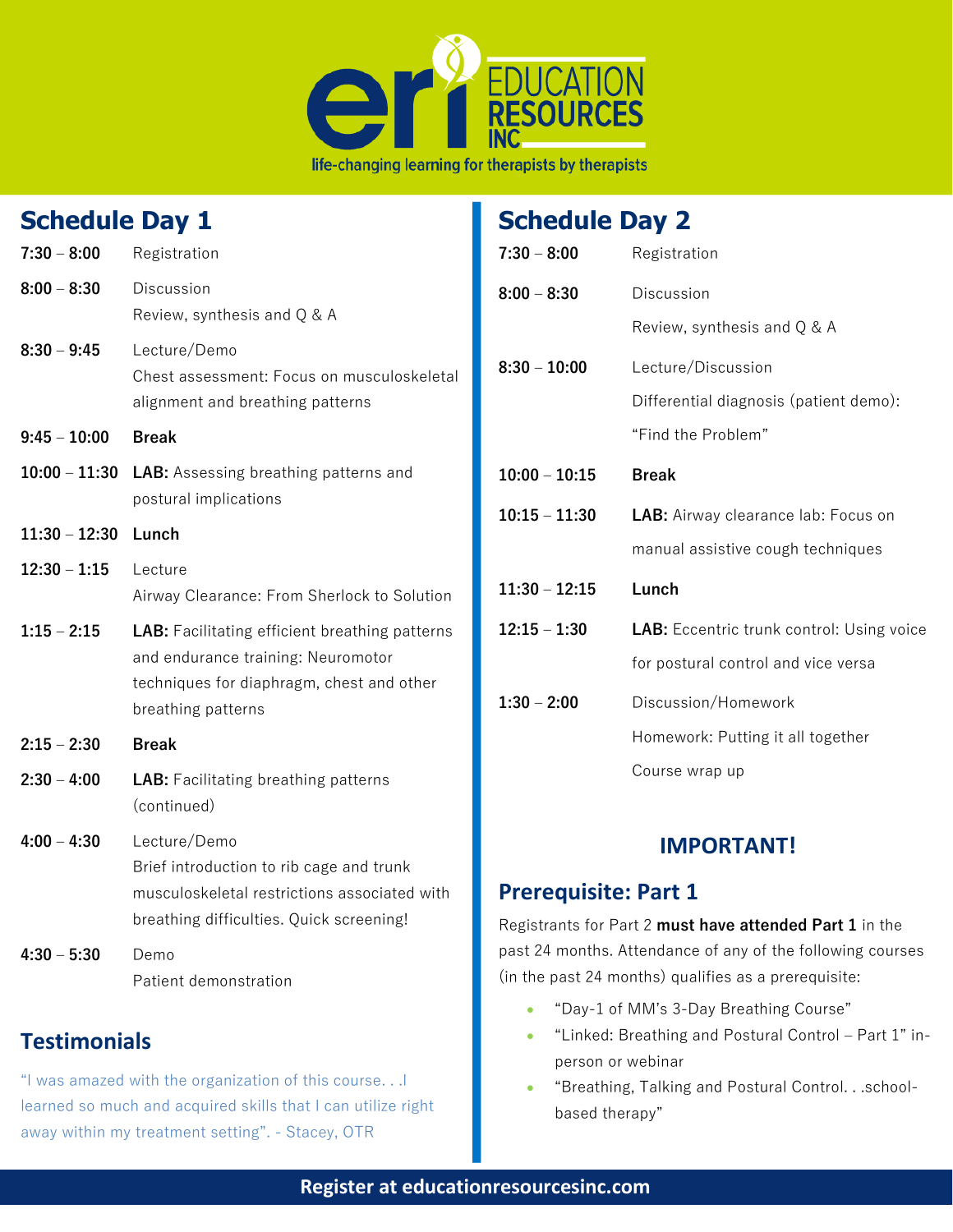

#### life-changing learning for therapists by therapists

# **ERI: Lifechanging learning**

**You love what you do.** Our courses remind you why. As a therapist, you change lives every day – and have your life changed in return. ERI is life-changing learning, for therapists by therapists.

### **The ERI Advantage:**

- Techniques you'll use the next day
- Peers who share your passion
- Renowned faculty
- Evidence-based courses that improve outcomes
- 30 years of life-changing learning

### **Specialty Tracks throughout the lifespan – Neonatal, Pediatric, Adult, Geriatric**

Each ERI specialty track is designed to make the most of your continuing education time, budget, and goals. Start your search with us and plan every course you'll take in 2022.

#### **Visit educationresourcesinc.com for all of your 2022 courses.**

#### **ERI Rewards Your ERI experience is more rewarding than ever.**

- First Course Discount
- Group Discounts
- \$100 off your 4th Multi-day Course
- And more

### **Credits**

This course meets the criteria for 13 contact hours (1.3) CEUs, Intermediate Level.



Education Resources Inc. is an AOTA Approved Provider of professional development. Provider #3043. This Live course is offered at 13 contact hours 1.3 CEUs. Intermediate level, OT Service Delivery. AOTA does not endorse specific course content, products, or clinical procedures.

This course can be used toward your NBCOT renewal requirements for 13 units.



 Education Resources Inc. Intermediate Level 1.3 ASHA CEUs

ASHA CE Provider (Intermediate level) 1.3 ASHA CEUs. ASHA CE Provider approval and use of the Brand Block does not imply endorsement of course content, specific products or clinical procedures.

This course has been approved by the **MD** State Board of Physical Therapy Examiners for 1.3 CEUs.

Application has been made to the **NJ** Board of Physical Therapy Examiners.

Approved sponsor by the State of **IL** Department of Financial and Professional Regulation for Physical Therapy for 15.5 contact hours.

Approved provider by the **NY** State Board of Physical Therapy for 15.5 contact hours (1.55 CEUs).

Education Resources, Inc. is an approved provider for Physical Therapy CEUs in the following states: **CA, KY** and **TX**.

The following state boards of physical therapy accept other states' approval: **AK, AR, AZ, DC, DE, GA, HI, ID, IN, KS, MI, MO, MS, NC, OR, PA, RI, SC, UT, VA, VT, WI, WY**.

The following state boards of physical therapy either do not require course pre-approval or do not require CEUs for re-licensure: **AL, CO, CT, IA, MA, ME, MT, NE, ND, NH, SD, WA.** 12 hours of this course qualify towards the discipline-specific hours for the 20-hour requirement for NDTA re-certification. They do NOT qualify towards the 8-hour NDTA Instructor requirement for re-certification.

Education Resources Inc., 266 Main St, Medfield, MA 02052. Please contact us with any special needs or requests: info@educationresourcesinc.com

# **In-Person Course Dates & Times**

**October 29 and 30, 2022** 

#### **PG Chambers School - Cedar Knolls, NJ**

Registration is for both days. Please refer to prerequisites before registering.

#### **Register at educationresourcesinc.com**